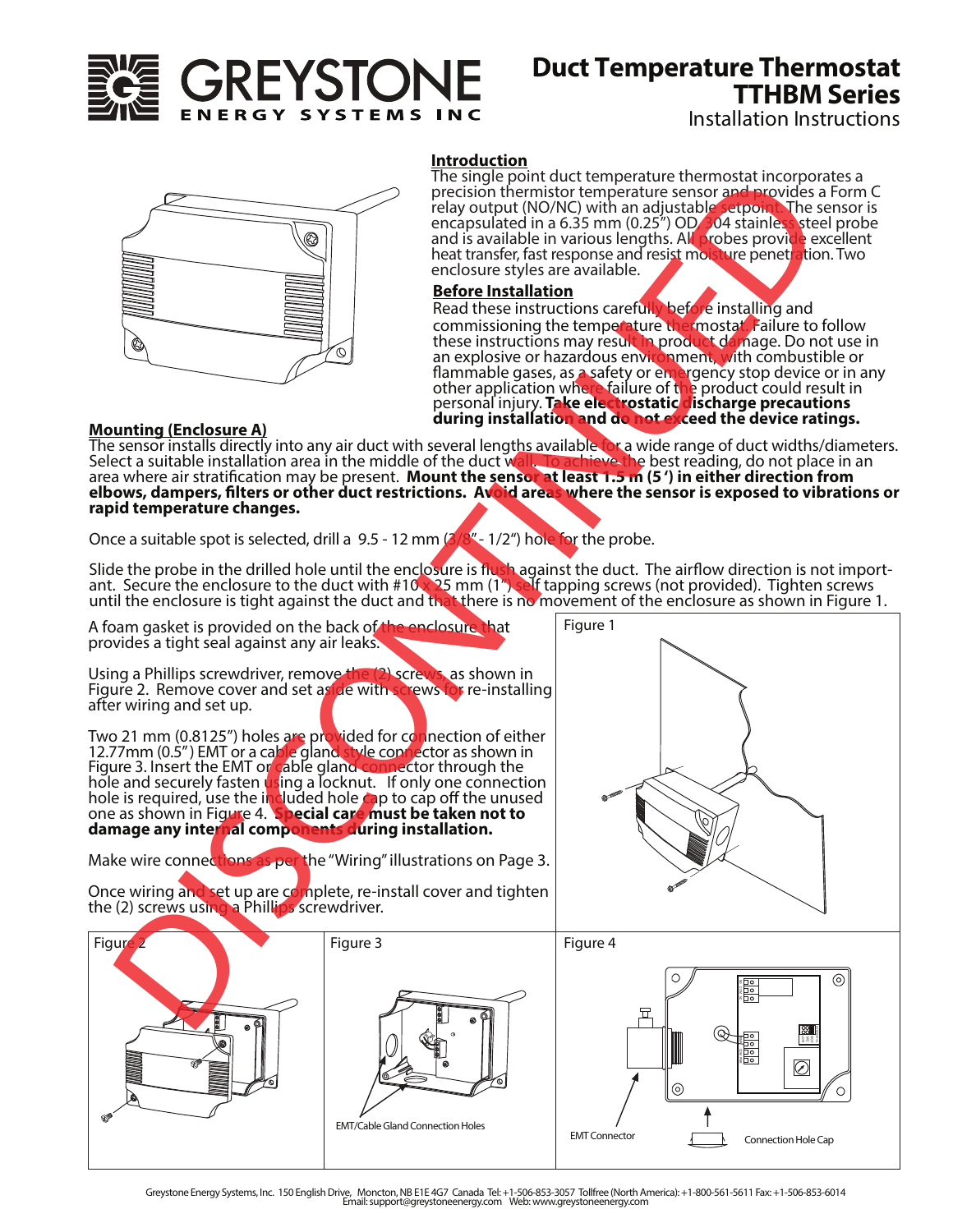

# **Mounting (Enclosure D)**

The sensor installs directly into any air duct with several lengths available for a wide range of duct widths/diameters. Select a suitable installation area in the middle of the duct wall. To achieve the best reading, do not place in an area where air stratification may be present. **Mount the sensor at least 1.5 m (5 ') in either direction from elbows, dampers, lters or other duct restrictions. Avoid areas where the sensor is exposed to vibrations or rapid temperature changes.**

Once a suitable spot is selected, drill a 9.5 - 12 mm (3/8" - 1 hole for the probe.

Slide the probe in the drilled hole until the enclosure is flush against the duct. The airflow direction is not important. Secure the enclosure to the duct with  $(4)$  #10 x  $25$  mm  $(1")$ self tapping screws (Not provided). Tighten screws until the enclosure is tight against the duct and that there is no movement of the enclosure as shown in Figure

A foam gasket is provided on the back of the enclosure that provides a tight seal against any air leak

The enclosure has a hinged cover with latch. Open cover by pulling slightly on the latch on the right side of the enclosure. At the same time pulling on the cover, as illustrated in Figure 6.

Feed conduit through the provided hole in bottom of enclosure and secure with a lock nut as show in Figure 7. It is recommended that weatherproof conduit or cable gland fittings be use

Make wiring connections as per the "Wiring" illustrations on Page 3.

Swing door closed until securely latched. For added security, 2 screws are provided that may be installed in the integrated screw tabs. See Figure 8.

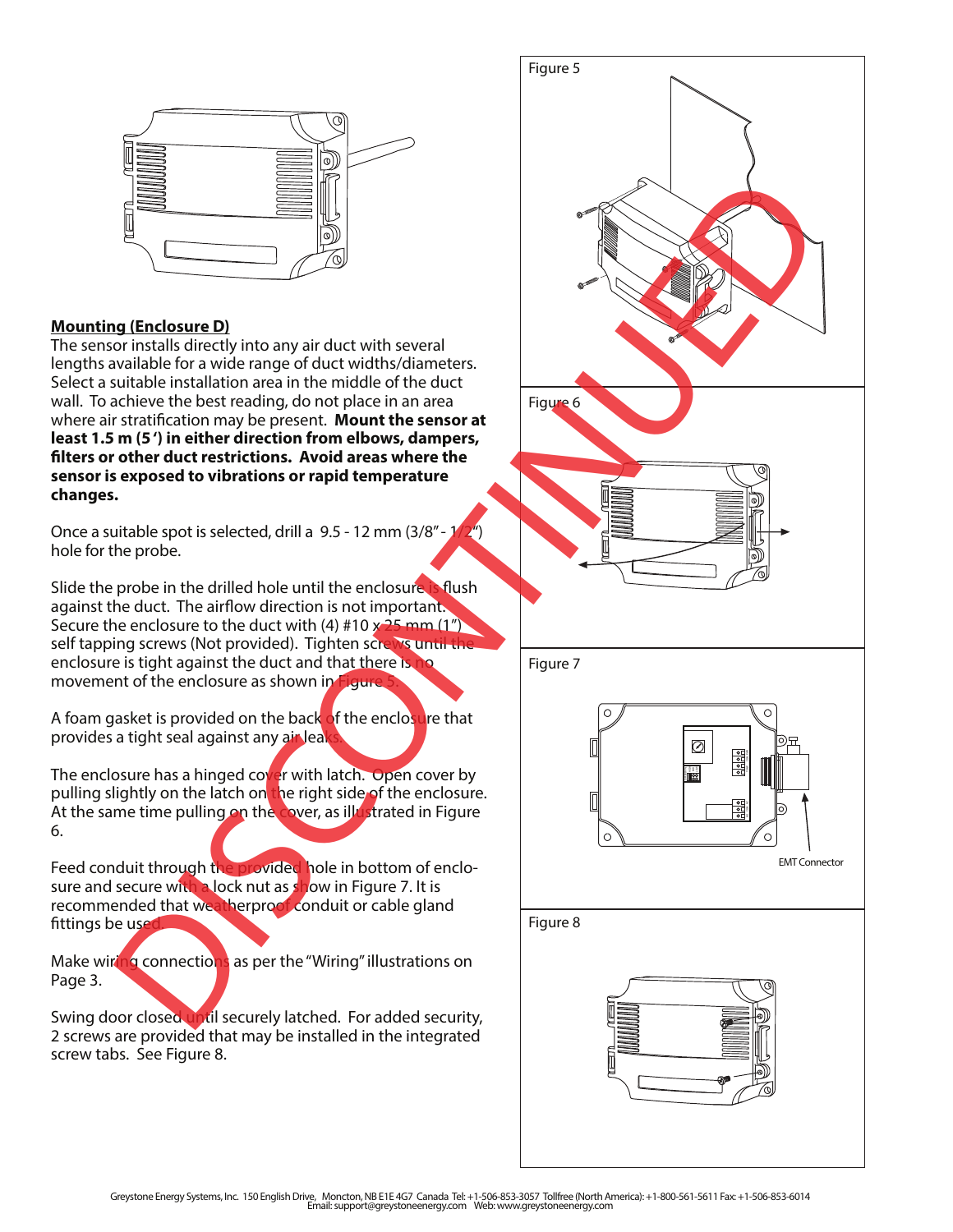- **Wiring** Deactivate the 24 Vac/dc power supply until all connections are made to the device to prevent electrical shock or equipment damage.
- Use 14-22 AWG shielded wiring for all connections and do not locate the device wires in the same conduit with wiring used to supply inductive loads such as motors. Make all connections in accordance with national and local codes.

• The temperature thermostat comes with the temperature sensor pre-wired to the PCB. If removal is required for installation then it may be re-wired as shown in Figure 9.

- Pull at least six inches of control wire into the enclosure, then complete the wiring connection according to the wire diagram for the applicable power supply as shown in Figure 10.
- Connect the DC positive or the AC voltage hot side to the PWR terminal. The supply common is connected to the COM terminal. See Figure 10.

•The relay has both Normally Open (NO) and Normally Closed (NC) contacts available. The relay output is available on the NO/COM/NC terminal. Make connections before applying power as shown in Figure 11.

- The setpoint differential has 3 jumper selectable settings (Low/Mid/High) Set jumper to desired differential as shown in Figure 12.
- To set the switching setpoint, turn the setpoint potentiometer to the desired temperature setting as shown in Figure 13.
- Once all connections settings are made and checked, power can be applied.



Power Supply.......................12 to 28 Vac/dc Consumption.......................50 mA max

| <b>Relay Contacts</b> | SPDT, Form C contacts (N.O. and N.C.)               |
|-----------------------|-----------------------------------------------------|
|                       | mps @ 30 Vdc/250 Vac resistive                      |
|                       | 1.5 Arrips @ 30 Vdc/250 Vac inductive               |
| Relay<br>tion.        | Activates on temperature rise                       |
| Setpoint Operation    | Single-turn knob-pot on pcb.                        |
| Adjustable Setpoint   | <b>Range 1:</b> 38 to 104 °C (100 to 220 °F)        |
|                       | <b>Range 2:</b> 38 to 60 °C (100 to 140 °F)         |
|                       | Setpoint Temperature Low/Mid/High jumper selectable |
| Differential          | $1.1/2.8/5.6$ °C (2/5/10 °F)                        |
|                       | Temperature Sensor10K ohm curve matched             |
|                       | precision thermistor                                |
| Sensor Accuracy.      | ±0.2°C, 0 to 70°C (±0.36°F, 32 to 158°F)            |

| Probe Sensing Range -20 to 105°C (-4 to 221°F)                                                                                                          |
|---------------------------------------------------------------------------------------------------------------------------------------------------------|
| Probe Material 304 Series Stainless Steel                                                                                                               |
| Probe Diameter  0.25" (6.35 mm) Diameter                                                                                                                |
| Probe Lengths 50, 100, 150, 200, 300 or 450 mm<br>$(2^{\prime\prime}, 4^{\prime\prime}, 6^{\prime\prime}, 8, 12^{\prime\prime}$ or $18^{\prime\prime})$ |
|                                                                                                                                                         |
| Operating Conditions -10 to 50°C (14 to 122°F),<br>5 to 95% RH non-condensing                                                                           |
| Storage Conditions-30 to 70°C (-22 to 158°F),<br>5 to 95%RH, non-condensing                                                                             |
| (D)-ABS, UL94-5VB, IP65 (NEMA 4X)                                                                                                                       |
| Wiring ConnectionsScrew terminal block<br>(14 to 22 AWG)                                                                                                |
|                                                                                                                                                         |